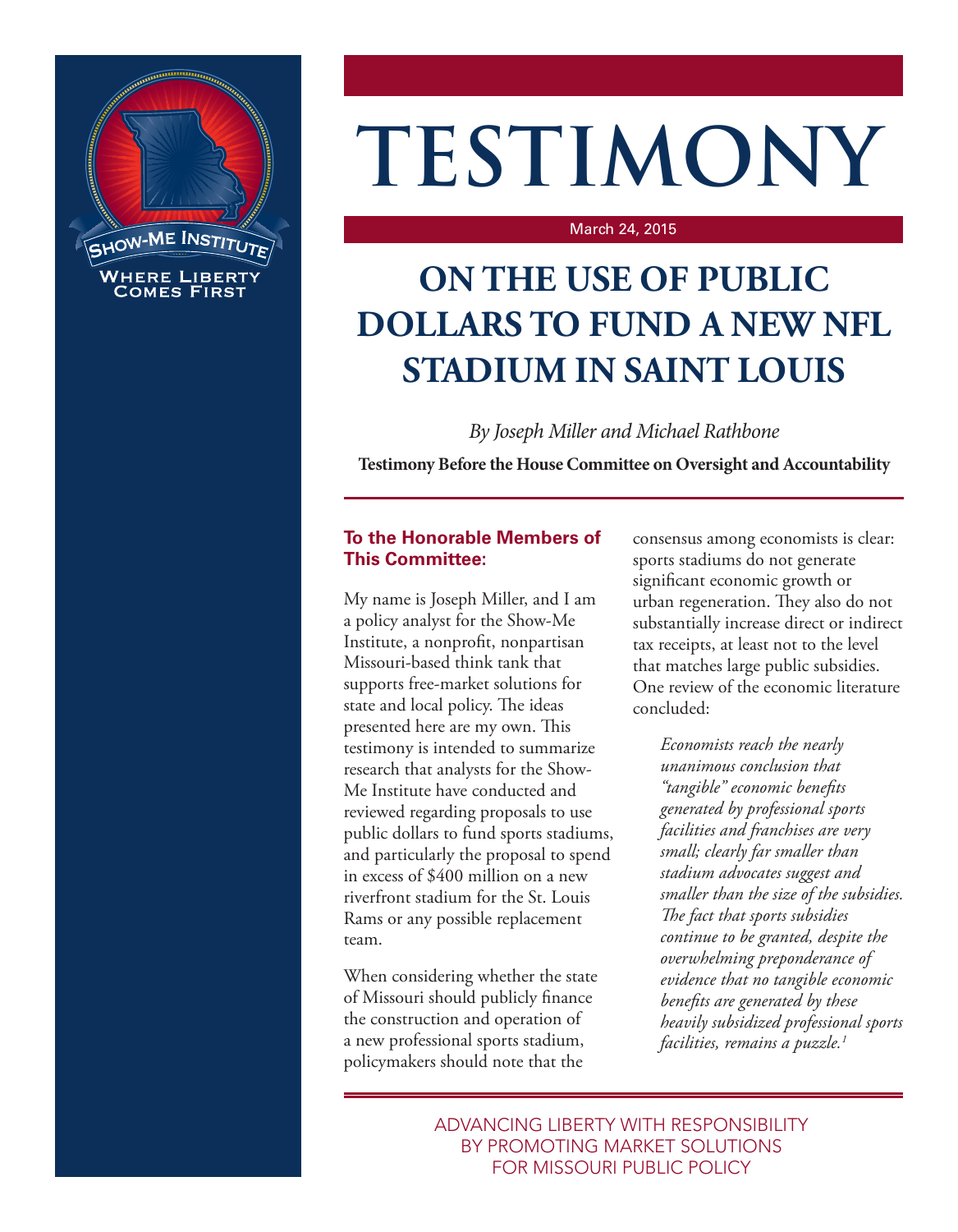### SHOW-ME INSTITUTE | TESTIMONY

University of Chicago economist Allen Sanderson, speaking specifically about the proposal to publicly finance a new football stadium for the Rams, stated: "Building a football stadium is probably one of the worst expenditures of taxpayer dollars there is." He went further: ". . . to say it's going to put us on the map, it's going to be a catalyst for economic development ... that's just nonsense."<sup>2</sup>

These are not isolated sentiments. When a random sample of members of the American Economic

Association were asked whether they agreed with the statement, "Local and state governments in the U.S. should eliminate subsidies to professional sports franchises," more than 85 percent agreed or strongly agreed, 10 percent were neutral, and 5 percent disagreed.

Public officials, in Missouri and elsewhere, generally expound the opposite viewpoint.After all, stadiums draw large crowds and sustain many jobs. But the fact is that sports stadiums, especially football stadiums,

have low utilization rates, meaning that they rarely provide entertainment and employment. A football season has only 10 guaranteed home games, two in the preseason and eight in the regular season. As for consumer spending, the percentage of income residents are willing to spend on entertainment, including going to sports games, is relatively fixed. Thus, when local residents go to sports games, they spend recreation dollars that would likely have been spent elsewhere in the local economy.

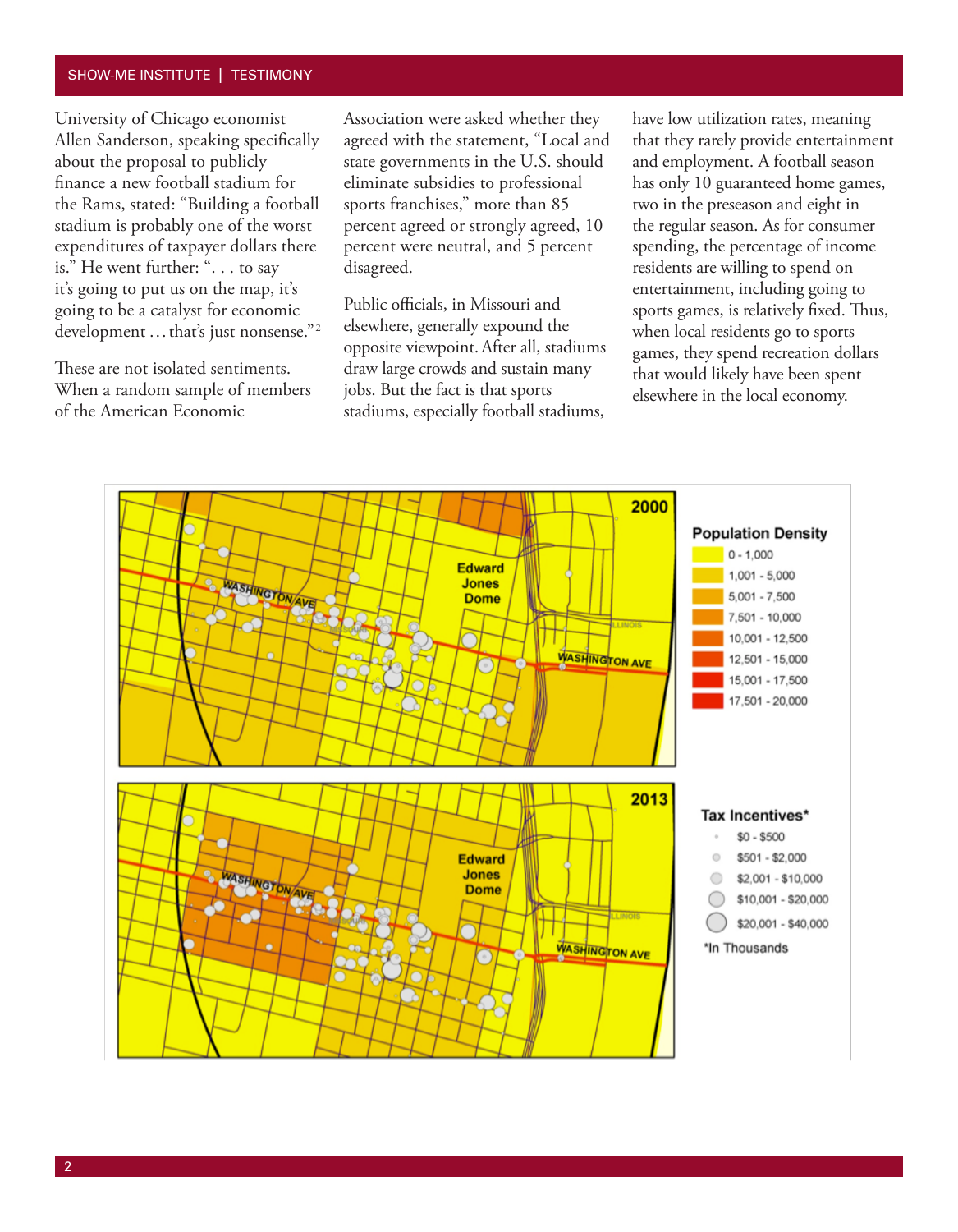Net new economic activity can come from those visiting from outside the region. However, when these traveling fans are large enough to have a major effect on the local economy, they also can be so large as to crowd out other types of tourists and business travelers who may have stayed in the region otherwise, dampening the overall positive impact of large sporting events.

A new stadium theoretically could have a positive impact on the state economy and state finances depending on two factors: 1. Income taxes from players and other parts of the Rams organization that would leave with the Rams; and 2. Out-of-state tourists choosing to visit and spend money in Missouri in whole or in part due to the presence of the St. Louis Rams. If those factors generate new income in excess of the subsidy, the public subsidy may be economically justified if they enable Saint Louis to keep the Rams. Missouri policymakers need not employ theoretical arguments on lack of stadium-led development or the pitfalls of stadium financing, they can simply look at the example of Saint Louis' existing football stadium, the Edward Jones Dome.

Since the stadium opened in 1995, development has not radiated from the dome. Areas just to the north of the stadium remain mostly empty. While the population of downtown Saint Louis has grown since 2000, much of that growth has occurred around Washington Avenue, which has been the recipient of hundreds of millions of dollars of TIF and tax credits.

While the cost effectiveness of those policies is not the subject of this testimony, there is little compelling evidence of dome-centered development.

Furthermore, when we consider city earnings tax, city and county hotel motel tax, and state income tax revenue, there is no strong evidence of any large jump caused by the opening of the dome in 1995.12 In fact, much of the city's portion of stadium/convention center debt was repaid with general revenue, as hotel tax revenue and restaurant tax revenue did not increase to sufficient levels to all debt payments until the mid-2000s, many years after the dome opened.3

The fact that there is a discussion in 2015 about replacing the dome speaks to the risky nature of publicly financed football stadiums. The Edward Jones Dome is 20 years old and was considered state-of-the-art when it opened.4 The movement away from a preference for domes and toward open-air stadiums with many luxury boxes has been rapid. There is no guarantee that a new stadium will stand the test of time or the increasing level of service demanded by the NFL any better than the Edward Jones Dome.

The continued funding of the dome is also problematic. Public entities paid for the entire project, with the state and Saint Louis region paying the \$280 million in capital costs. Combined, those entities still must repay \$120 million of principle; those payments will be completed in 2022.5 In addition, the state, along with Saint Louis City and County,

set up revenue streams for the regular repair and renovation of the dome. This includes \$2 million a year from the state and a further \$4 million from the Saint Louis region.<sup>6</sup>

Unfortunately, the amount of revenue set aside for maintenance and repair of the dome will not be sufficient. Although the dome is only 20 years old, over the next decade maintenance and renovation costs will vary between \$7 and \$9 million per year. Whether or not the state decides to finance a new stadium, the existing dome will require more dollars than were originally set aside to keep it in a good state of repair through 30 years and beyond.<sup>7</sup>

This is the situation with the Edward Jones Dome: After 20 years, the stadium is no longer considered "top tier," and existing public support is not sufficient to keep the stadium in a state of good repair. Policymakers should ensure that they account for a possible short lifespan for a new stadium and significant regular renovation needs.

There are many unknowns with the plan for a new riverfront stadium. The exact breakdown of how the stadium would be paid for is not final, although initial reports claim that the total public financing will amount to \$405 million. That includes \$300 million to \$350 million from extending the bonds on the Edward Jones Dome; Brownfield tax credits up to \$50 million; and Missouri Development Finance Board tax credits of up to \$20 million.8 An important unknown is how regular maintenance and renovation costs will be handled.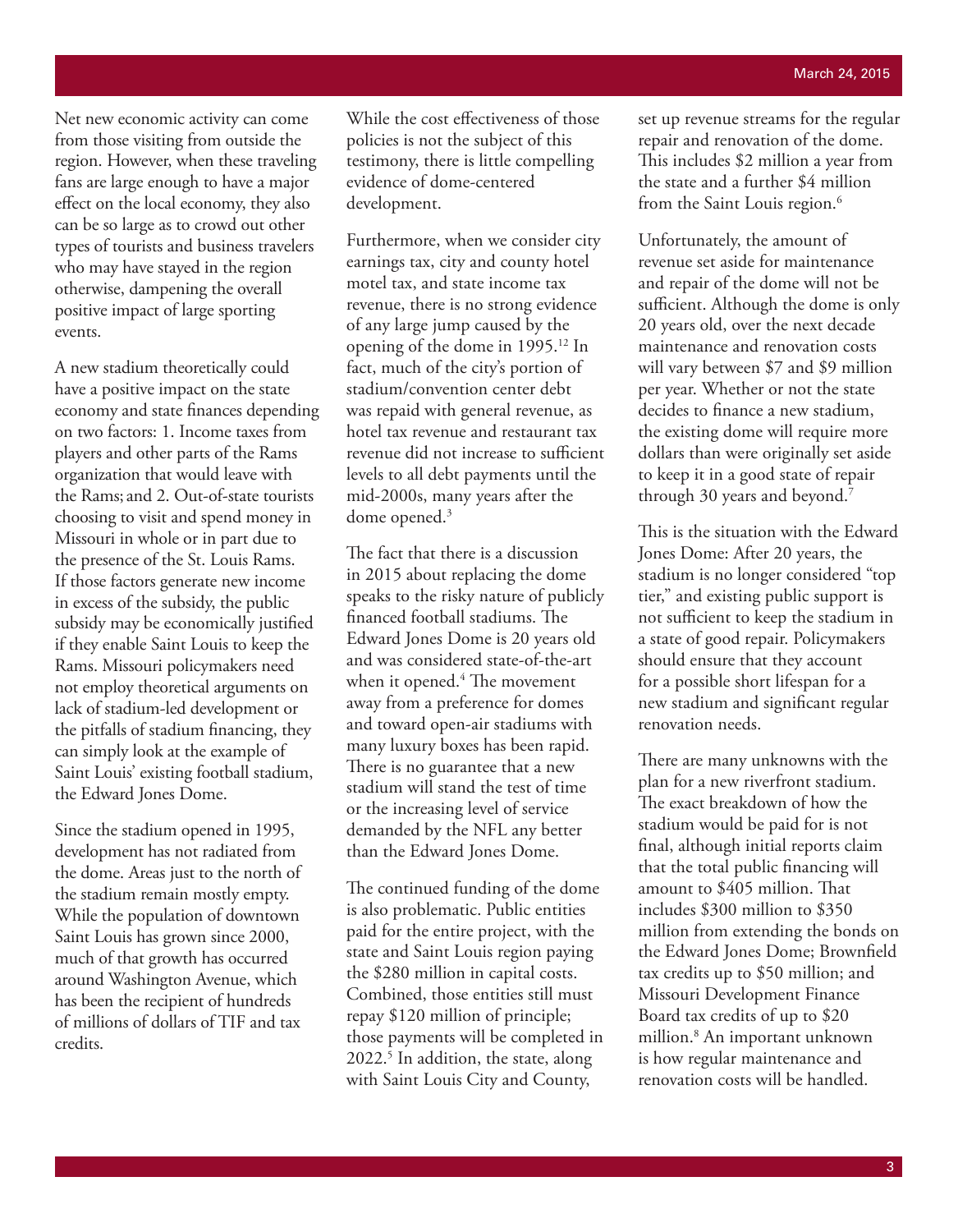

Excluding the unlikely event that the Rams organization pays these costs, policymakers should be prepared to create revenue sources to cover at least \$6 million (the current level of support to the dome) or annual repair needs over a 30-year lifespan. If we assume that the public cost of building a new stadium will be \$405 million, with an average maintenance cost of \$6 million per year over 30 years (2020-2050), the net new income (in the form of sales and income taxes) to public entities would fall short of repaying the \$405 million investment by \$114 million, even assuming half the stadium attendees are not from Missouri.<sup>9 10</sup>

The most important factor in these calculations is the growth in players' salaries, how long the stadium will hold the Rams, and the maintenance costs of the new stadium. It would take growth in players' salaries of over 5 percent for the next 35 years for the stadium to break even for the public. However, should the stadium become outmoded after only 20 years or maintenance costs that average more like \$7 million a year (as they do now for the dome), losses to the public could be much higher. These calculations also assumed that fully half of the stadium's attendees would be visiting from out of state. The actual percentage is likely to be lower than that, decreasing the already negative return on investment.

A new publicly financed football stadium in Saint Louis is not likely to be of much economic benefit to the taxpayer, nor is it likely to deliver enough new revenue to justify the expenditure as currently planned.

Expert opinion on publicly funded stadium projects in general, as well as the state's specific experience with the Edward Jones Dome, confirms that stadiums are unlikely to generate economic development. The fact that the dome has become functionally obsolete, as well as strapped for maintenance dollars, only 20 years after opening demonstrates the risks of stadium development both in terms of its longevity and long-term upkeep needs. Whether or not the stadium provides enough intangible benefits to the Saint Louis area in terms of civic pride or prestige is a valid question and may be a reason to build the stadium. However, the existing evidence does not support the idea that the stadium will generate economic development or tax revenue to match the use of public dollars.